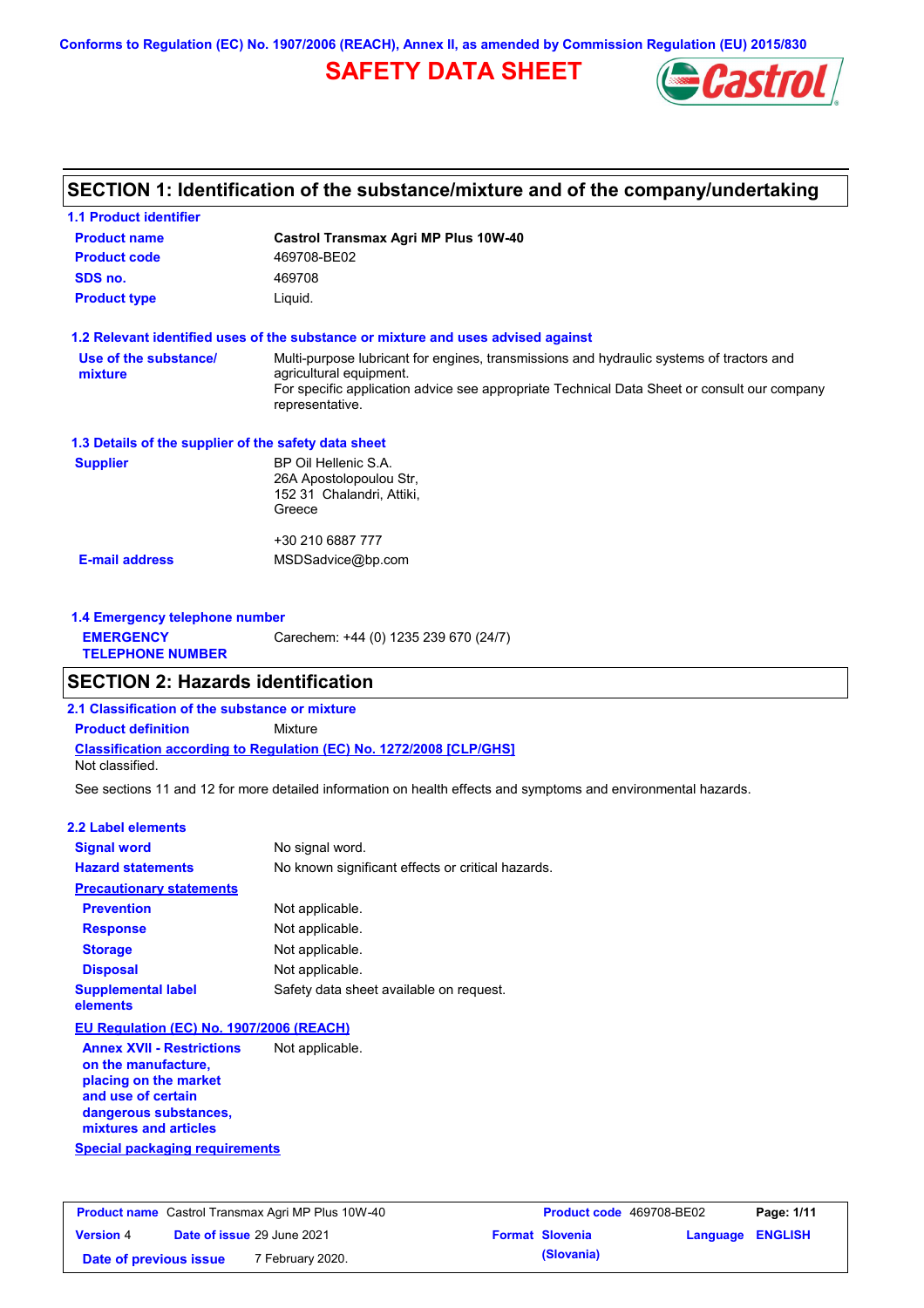# **SECTION 2: Hazards identification**

| <b>Containers to be fitted</b><br>with child-resistant<br>fastenings                                                     | Not applicable.                                                                                                                                                                                                                                                                                                                                                                                            |
|--------------------------------------------------------------------------------------------------------------------------|------------------------------------------------------------------------------------------------------------------------------------------------------------------------------------------------------------------------------------------------------------------------------------------------------------------------------------------------------------------------------------------------------------|
| <b>Tactile warning of danger</b>                                                                                         | Not applicable.                                                                                                                                                                                                                                                                                                                                                                                            |
| 2.3 Other hazards                                                                                                        |                                                                                                                                                                                                                                                                                                                                                                                                            |
| <b>Results of PBT and vPvB</b><br>assessment                                                                             | Product does not meet the criteria for PBT or vPvB according to Regulation (EC) No. 1907/2006,<br>Annex XIII.                                                                                                                                                                                                                                                                                              |
| <b>Product meets the criteria</b><br>for PBT or vPvB according<br>to Regulation (EC) No.<br><b>1907/2006, Annex XIII</b> | This mixture does not contain any substances that are assessed to be a PBT or a vPvB.                                                                                                                                                                                                                                                                                                                      |
| Other hazards which do<br>not result in classification                                                                   | Defatting to the skin.<br><b>USED ENGINE OILS</b><br>Used engine oil may contain hazardous components which have the potential to cause skin<br>cancer.<br>See Toxicological Information, section 11 of this Safety Data Sheet.                                                                                                                                                                            |
|                                                                                                                          | Note: High Pressure Applications<br>Injections through the skin resulting from contact with the product at high pressure constitute a<br>major medical emergency.<br>See 'Notes to physician' under First-Aid Measures, Section 4 of this Safety Data Sheet.<br>Experimental data on one or more of the components has been used to determine all or part of<br>the hazard classification of this product. |

### **SECTION 3: Composition/information on ingredients**

# **3.2 Mixtures**

**Product definition**

Mixture

Highly refined base oil (IP 346 DMSO extract < 3%). Proprietary performance additives.

| <b>Product/ingredient</b><br>name                                                                   | <b>Identifiers</b>                                                                     | $\%$      | <b>Regulation (EC) No.</b><br>1272/2008 [CLP]                      | <b>Type</b> |
|-----------------------------------------------------------------------------------------------------|----------------------------------------------------------------------------------------|-----------|--------------------------------------------------------------------|-------------|
| Distillates (petroleum), hydrotreated<br>heavy paraffinic                                           | REACH #: 01-2119484627-25<br>EC: 265-157-1<br>CAS: 64742-54-7<br>Index: 649-467-00-8   | ≥10 - ≤25 | Asp. Tox. 1, H304                                                  | $[1]$       |
| Distillates (petroleum), solvent-<br>dewaxed heavy paraffinic                                       | REACH #: 01-2119471299-27<br>$EC: 265-169-7$<br>CAS: 64742-65-0<br>Index: 649-474-00-6 | -≤3       | Asp. Tox. 1, H304                                                  | $[1]$       |
| Phosphorodithioic acid, mixed O,O-bis<br>(2-ethylhexyl and iso-Bu and iso-Pr)<br>esters, zinc salts | REACH #: 01-2119521201-61<br>EC: 288-917-4<br>CAS: 85940-28-9                          | ב≥        | Skin Irrit. 2. H315<br>Eye Dam. 1, H318<br>Aquatic Chronic 2, H411 | $[1]$       |

**See Section 16 for the full text of the H statements declared above.**

### **Type**

[1] Substance classified with a health or environmental hazard

[2] Substance with a workplace exposure limit

[3] Substance meets the criteria for PBT according to Regulation (EC) No. 1907/2006, Annex XIII

[4] Substance meets the criteria for vPvB according to Regulation (EC) No. 1907/2006, Annex XIII

[5] Substance of equivalent concern

[6] Additional disclosure due to company policy

Occupational exposure limits, if available, are listed in Section 8.

## **SECTION 4: First aid measures**

### **4.1 Description of first aid measures**

| Eye contact                                              | In case of contact, immediately flush eyes with plenty of water for at least 15 minutes. Eyelids<br>should be held away from the eyeball to ensure thorough rinsing. Check for and remove any<br>contact lenses. Get medical attention. |                                 |          |                |
|----------------------------------------------------------|-----------------------------------------------------------------------------------------------------------------------------------------------------------------------------------------------------------------------------------------|---------------------------------|----------|----------------|
| <b>Skin contact</b>                                      | Wash skin thoroughly with soap and water or use recognised skin cleanser. Remove<br>contaminated clothing and shoes. Wash clothing before reuse. Clean shoes thoroughly before<br>reuse. Get medical attention if irritation develops.  |                                 |          |                |
| <b>Inhalation</b>                                        | If inhaled, remove to fresh air. Get medical attention if symptoms occur.                                                                                                                                                               |                                 |          |                |
| <b>Product name</b> Castrol Transmax Agri MP Plus 10W-40 |                                                                                                                                                                                                                                         | <b>Product code</b> 469708-BE02 |          | Page: 2/11     |
| <b>Version 4</b><br>Date of issue 29 June 2021           |                                                                                                                                                                                                                                         | <b>Format Slovenia</b>          | Language | <b>ENGLISH</b> |
| Date of previous issue                                   | 7 February 2020.                                                                                                                                                                                                                        | (Slovania)                      |          |                |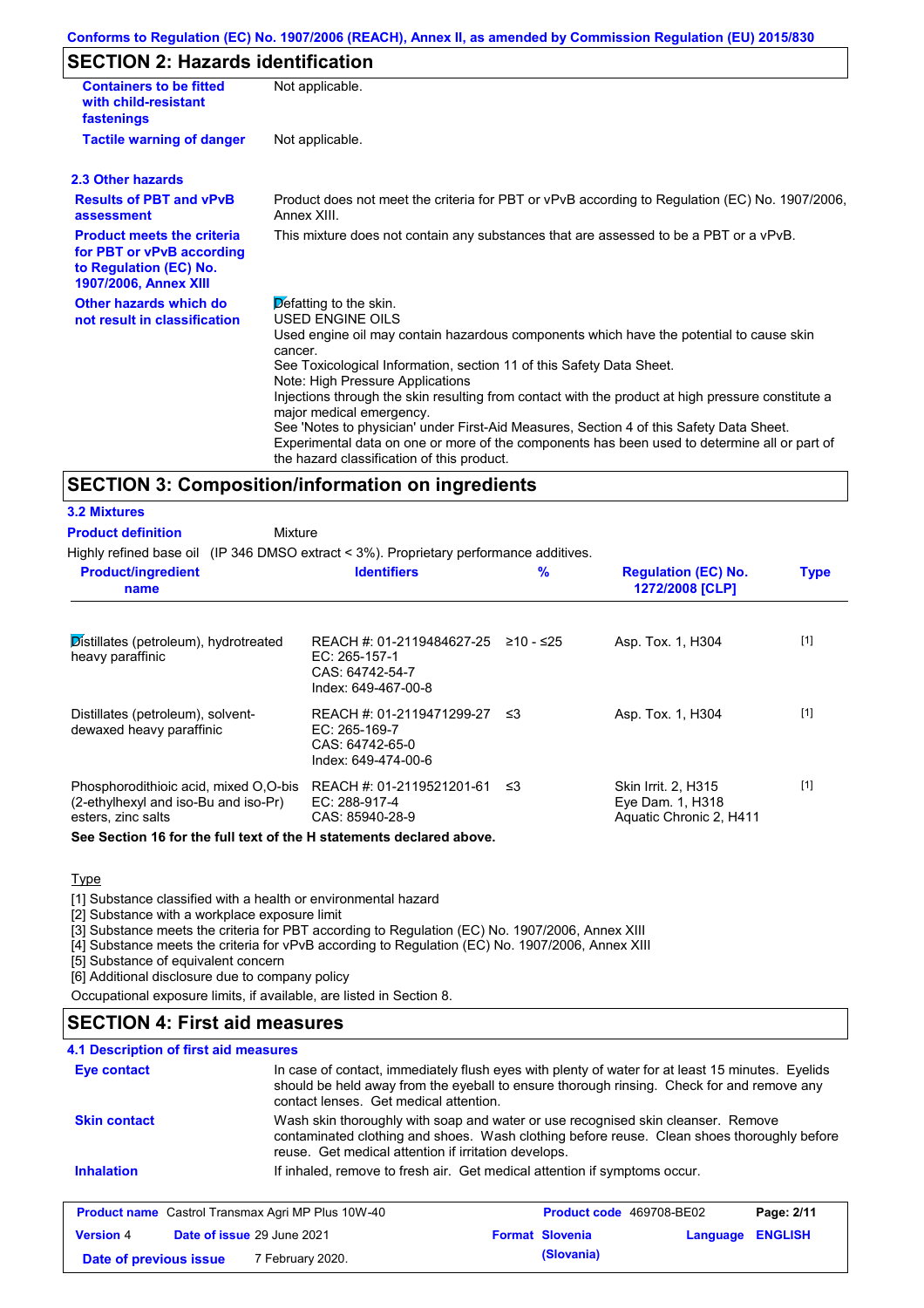|                                          | Conforms to Regulation (EC) No. 1907/2006 (REACH), Annex II, as amended by Commission Regulation (EU) 2015/830                                                                                                                                                                                                                                                                                                                                                                                                                                                                                                    |  |  |  |  |
|------------------------------------------|-------------------------------------------------------------------------------------------------------------------------------------------------------------------------------------------------------------------------------------------------------------------------------------------------------------------------------------------------------------------------------------------------------------------------------------------------------------------------------------------------------------------------------------------------------------------------------------------------------------------|--|--|--|--|
|                                          | <b>SECTION 4: First aid measures</b>                                                                                                                                                                                                                                                                                                                                                                                                                                                                                                                                                                              |  |  |  |  |
| <b>Ingestion</b>                         | Do not induce vomiting unless directed to do so by medical personnel. Get medical attention if<br>symptoms occur.                                                                                                                                                                                                                                                                                                                                                                                                                                                                                                 |  |  |  |  |
| <b>Protection of first-aiders</b>        | No action shall be taken involving any personal risk or without suitable training. It may be<br>dangerous to the person providing aid to give mouth-to-mouth resuscitation.                                                                                                                                                                                                                                                                                                                                                                                                                                       |  |  |  |  |
|                                          | 4.2 Most important symptoms and effects, both acute and delayed                                                                                                                                                                                                                                                                                                                                                                                                                                                                                                                                                   |  |  |  |  |
|                                          | See Section 11 for more detailed information on health effects and symptoms.                                                                                                                                                                                                                                                                                                                                                                                                                                                                                                                                      |  |  |  |  |
| <b>Potential acute health effects</b>    |                                                                                                                                                                                                                                                                                                                                                                                                                                                                                                                                                                                                                   |  |  |  |  |
| <b>Inhalation</b>                        | Vapour inhalation under ambient conditions is not normally a problem due to low vapour<br>pressure.                                                                                                                                                                                                                                                                                                                                                                                                                                                                                                               |  |  |  |  |
| <b>Ingestion</b>                         | No known significant effects or critical hazards.                                                                                                                                                                                                                                                                                                                                                                                                                                                                                                                                                                 |  |  |  |  |
| <b>Skin contact</b>                      | Defatting to the skin. May cause skin dryness and irritation.                                                                                                                                                                                                                                                                                                                                                                                                                                                                                                                                                     |  |  |  |  |
| <b>Eye contact</b>                       | Not classified as an eye irritant. Based on data available for this or related materials.                                                                                                                                                                                                                                                                                                                                                                                                                                                                                                                         |  |  |  |  |
|                                          | Delayed and immediate effects as well as chronic effects from short and long-term exposure                                                                                                                                                                                                                                                                                                                                                                                                                                                                                                                        |  |  |  |  |
| <b>Inhalation</b>                        | Overexposure to the inhalation of airborne droplets or aerosols may cause irritation of the<br>respiratory tract.                                                                                                                                                                                                                                                                                                                                                                                                                                                                                                 |  |  |  |  |
| <b>Ingestion</b>                         | Ingestion of large quantities may cause nausea and diarrhoea.                                                                                                                                                                                                                                                                                                                                                                                                                                                                                                                                                     |  |  |  |  |
| <b>Skin contact</b>                      | Prolonged or repeated contact can defat the skin and lead to irritation and/or dermatitis.                                                                                                                                                                                                                                                                                                                                                                                                                                                                                                                        |  |  |  |  |
| <b>Eye contact</b>                       | Potential risk of transient stinging or redness if accidental eye contact occurs.                                                                                                                                                                                                                                                                                                                                                                                                                                                                                                                                 |  |  |  |  |
|                                          | 4.3 Indication of any immediate medical attention and special treatment needed                                                                                                                                                                                                                                                                                                                                                                                                                                                                                                                                    |  |  |  |  |
| <b>Notes to physician</b>                | Treatment should in general be symptomatic and directed to relieving any effects.<br>Note: High Pressure Applications                                                                                                                                                                                                                                                                                                                                                                                                                                                                                             |  |  |  |  |
|                                          | Injections through the skin resulting from contact with the product at high pressure constitute a<br>major medical emergency. Injuries may not appear serious at first but within a few hours tissue<br>becomes swollen, discoloured and extremely painful with extensive subcutaneous necrosis.<br>Surgical exploration should be undertaken without delay. Thorough and extensive debridement<br>of the wound and underlying tissue is necessary to minimise tissue loss and prevent or limit<br>permanent damage. Note that high pressure may force the product considerable distances<br>along tissue planes. |  |  |  |  |
| <b>SECTION 5: Firefighting measures</b>  |                                                                                                                                                                                                                                                                                                                                                                                                                                                                                                                                                                                                                   |  |  |  |  |
| 5.1 Extinguishing media                  |                                                                                                                                                                                                                                                                                                                                                                                                                                                                                                                                                                                                                   |  |  |  |  |
| <b>Suitable extinguishing</b><br>media   | In case of fire, use foam, dry chemical or carbon dioxide extinguisher or spray.                                                                                                                                                                                                                                                                                                                                                                                                                                                                                                                                  |  |  |  |  |
| <b>Unsuitable extinguishing</b><br>media | Do not use water jet. The use of a water jet may cause the fire to spread by splashing the<br>burning product.                                                                                                                                                                                                                                                                                                                                                                                                                                                                                                    |  |  |  |  |

| 5.2 Special hazards arising from the substance or mixture |  |
|-----------------------------------------------------------|--|
|-----------------------------------------------------------|--|

| <b>Hazards from the</b><br>substance or mixture | In a fire or if heated, a pressure increase will occur and the container may burst.             |  |  |  |  |
|-------------------------------------------------|-------------------------------------------------------------------------------------------------|--|--|--|--|
| <b>Hazardous combustion</b>                     | Combustion products may include the following:                                                  |  |  |  |  |
| products                                        | carbon oxides (CO, CO <sub>2</sub> ) (carbon monoxide, carbon dioxide)                          |  |  |  |  |
| <b>5.3 Advice for firefighters</b>              |                                                                                                 |  |  |  |  |
| <b>Special precautions for</b>                  | No action shall be taken involving any personal risk or without suitable training. Promptly     |  |  |  |  |
| fire-fighters                                   | isolate the scene by removing all persons from the vicinity of the incident if there is a fire. |  |  |  |  |
| <b>Special protective</b>                       | Fire-fighters should wear appropriate protective equipment and self-contained breathing         |  |  |  |  |
| equipment for fire-fighters                     | apparatus (SCBA) with a full face-piece operated in positive pressure mode. Clothing for fire-  |  |  |  |  |

## fighters (including helmets, protective boots and gloves) conforming to European standard EN 469 will provide a basic level of protection for chemical incidents.

# **SECTION 6: Accidental release measures**

**6.1 Personal precautions, protective equipment and emergency procedures**

| <b>For non-emergency</b> | No action shall be taken involving any personal risk or without suitable training. Evacuate |
|--------------------------|---------------------------------------------------------------------------------------------|
| personnel                | surrounding areas. Keep unnecessary and unprotected personnel from entering. Do not touch   |
|                          | or walk through spilt material. Floors may be slippery; use care to avoid falling. Put on   |
|                          | appropriate personal protective equipment.                                                  |

| <b>Product name</b> Castrol Transmax Agri MP Plus 10W-40 |  | <b>Product code</b> 469708-BE02   |  | Page: 3/11             |                         |  |
|----------------------------------------------------------|--|-----------------------------------|--|------------------------|-------------------------|--|
| <b>Version 4</b>                                         |  | <b>Date of issue 29 June 2021</b> |  | <b>Format Slovenia</b> | <b>Language ENGLISH</b> |  |
| Date of previous issue                                   |  | <sup>7</sup> February 2020.       |  | (Slovania)             |                         |  |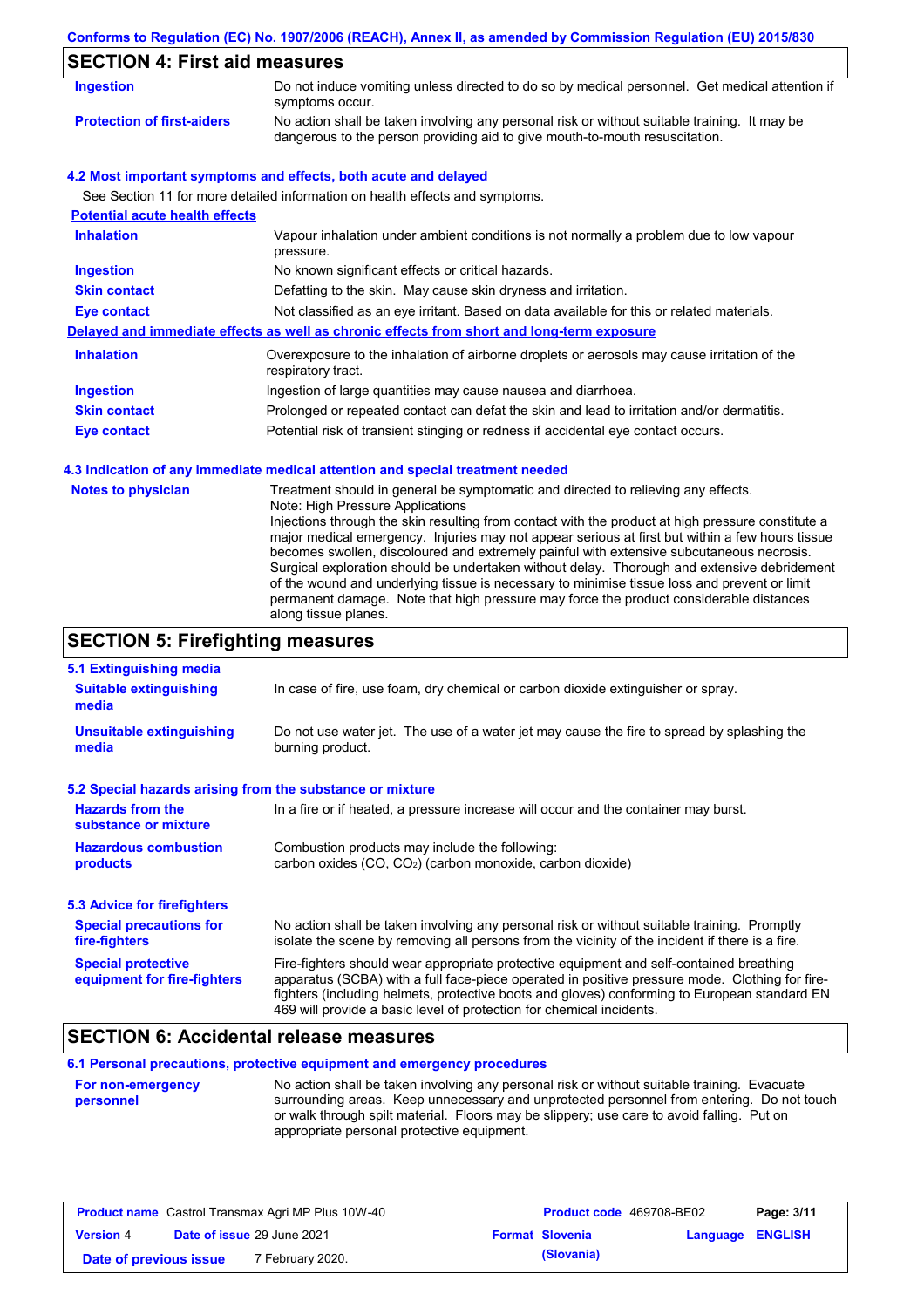## **SECTION 6: Accidental release measures**

| For emergency responders                  | Entry into a confined space or poorly ventilated area contaminated with vapour, mist or fume is<br>extremely hazardous without the correct respiratory protective equipment and a safe system of<br>work. Wear self-contained breathing apparatus. Wear a suitable chemical protective suit.<br>Chemical resistant boots. See also the information in "For non-emergency personnel".           |
|-------------------------------------------|------------------------------------------------------------------------------------------------------------------------------------------------------------------------------------------------------------------------------------------------------------------------------------------------------------------------------------------------------------------------------------------------|
| <b>6.2 Environmental</b><br>precautions   | Avoid dispersal of spilt material and runoff and contact with soil, waterways, drains and sewers.<br>Inform the relevant authorities if the product has caused environmental pollution (sewers,<br>waterways, soil or air).                                                                                                                                                                    |
|                                           | 6.3 Methods and material for containment and cleaning up                                                                                                                                                                                                                                                                                                                                       |
| <b>Small spill</b>                        | Stop leak if without risk. Move containers from spill area. Absorb with an inert material and<br>place in an appropriate waste disposal container. Dispose of via a licensed waste disposal<br>contractor.                                                                                                                                                                                     |
| Large spill                               | Stop leak if without risk. Move containers from spill area. Prevent entry into sewers, water<br>courses, basements or confined areas. Contain and collect spillage with non-combustible,<br>absorbent material e.g. sand, earth, vermiculite or diatomaceous earth and place in container<br>for disposal according to local regulations. Dispose of via a licensed waste disposal contractor. |
| 6.4 Reference to other<br><b>sections</b> | See Section 1 for emergency contact information.<br>See Section 5 for firefighting measures.<br>See Section 8 for information on appropriate personal protective equipment.<br>See Section 12 for environmental precautions.<br>See Section 13 for additional waste treatment information.                                                                                                     |

## **SECTION 7: Handling and storage**

| 7.1 Precautions for safe handling                                      |                                                                                                                                                                                                                                                                                                                                                                                                                                                                                          |
|------------------------------------------------------------------------|------------------------------------------------------------------------------------------------------------------------------------------------------------------------------------------------------------------------------------------------------------------------------------------------------------------------------------------------------------------------------------------------------------------------------------------------------------------------------------------|
| <b>Protective measures</b>                                             | Put on appropriate personal protective equipment.                                                                                                                                                                                                                                                                                                                                                                                                                                        |
| <b>Advice on general</b><br>occupational hygiene                       | Eating, drinking and smoking should be prohibited in areas where this material is handled,<br>stored and processed. Wash thoroughly after handling. Remove contaminated clothing and<br>protective equipment before entering eating areas. See also Section 8 for additional<br>information on hygiene measures.                                                                                                                                                                         |
| 7.2 Conditions for safe<br>storage, including any<br>incompatibilities | Store in accordance with local requiations. Store in a dry, cool and well-ventilated area, away<br>from incompatible materials (see Section 10). Keep away from heat and direct sunlight. Keep<br>container tightly closed and sealed until ready for use. Containers that have been opened must<br>be carefully resealed and kept upright to prevent leakage. Store and use only in equipment/<br>containers designed for use with this product. Do not store in unlabelled containers. |
| <b>Not suitable</b>                                                    | Prolonged exposure to elevated temperature.                                                                                                                                                                                                                                                                                                                                                                                                                                              |
| 7.3 Specific end use(s)                                                |                                                                                                                                                                                                                                                                                                                                                                                                                                                                                          |
| <b>Recommendations</b>                                                 | See section 1.2 and Exposure scenarios in annex, if applicable.                                                                                                                                                                                                                                                                                                                                                                                                                          |

### **SECTION 8: Exposure controls/personal protection**

#### **8.1 Control parameters**

#### **Occupational exposure limits** No exposure limit value known.

Whilst specific OELs for certain components may be shown in this section, other components may be present in any mist, vapour or dust produced. Therefore, the specific OELs may not be applicable to the product as a whole and are provided for guidance only.

**Recommended monitoring procedures** If this product contains ingredients with exposure limits, personal, workplace atmosphere or biological monitoring may be required to determine the effectiveness of the ventilation or other control measures and/or the necessity to use respiratory protective equipment. Reference should be made to monitoring standards, such as the following: European Standard EN 689 (Workplace atmospheres - Guidance for the assessment of exposure by inhalation to chemical agents for comparison with limit values and measurement strategy) European Standard EN 14042 (Workplace atmospheres - Guide for the application and use of procedures for the assessment of exposure to chemical and biological agents) European Standard EN 482 (Workplace atmospheres - General requirements for the performance of procedures for the measurement of chemical agents) Reference to national guidance documents for methods for the determination of hazardous substances will also be required.

### **Derived No Effect Level**

No DNELs/DMELs available.

#### **Predicted No Effect Concentration**

No PNECs available

| <b>Product name</b> Castrol Transmax Agri MP Plus 10W-40 |  | <b>Product code</b> 469708-BE02   |  | Page: 4/11             |                         |  |
|----------------------------------------------------------|--|-----------------------------------|--|------------------------|-------------------------|--|
| <b>Version 4</b>                                         |  | <b>Date of issue 29 June 2021</b> |  | <b>Format Slovenia</b> | <b>Language ENGLISH</b> |  |
| Date of previous issue                                   |  | 7 February 2020.                  |  | (Slovania)             |                         |  |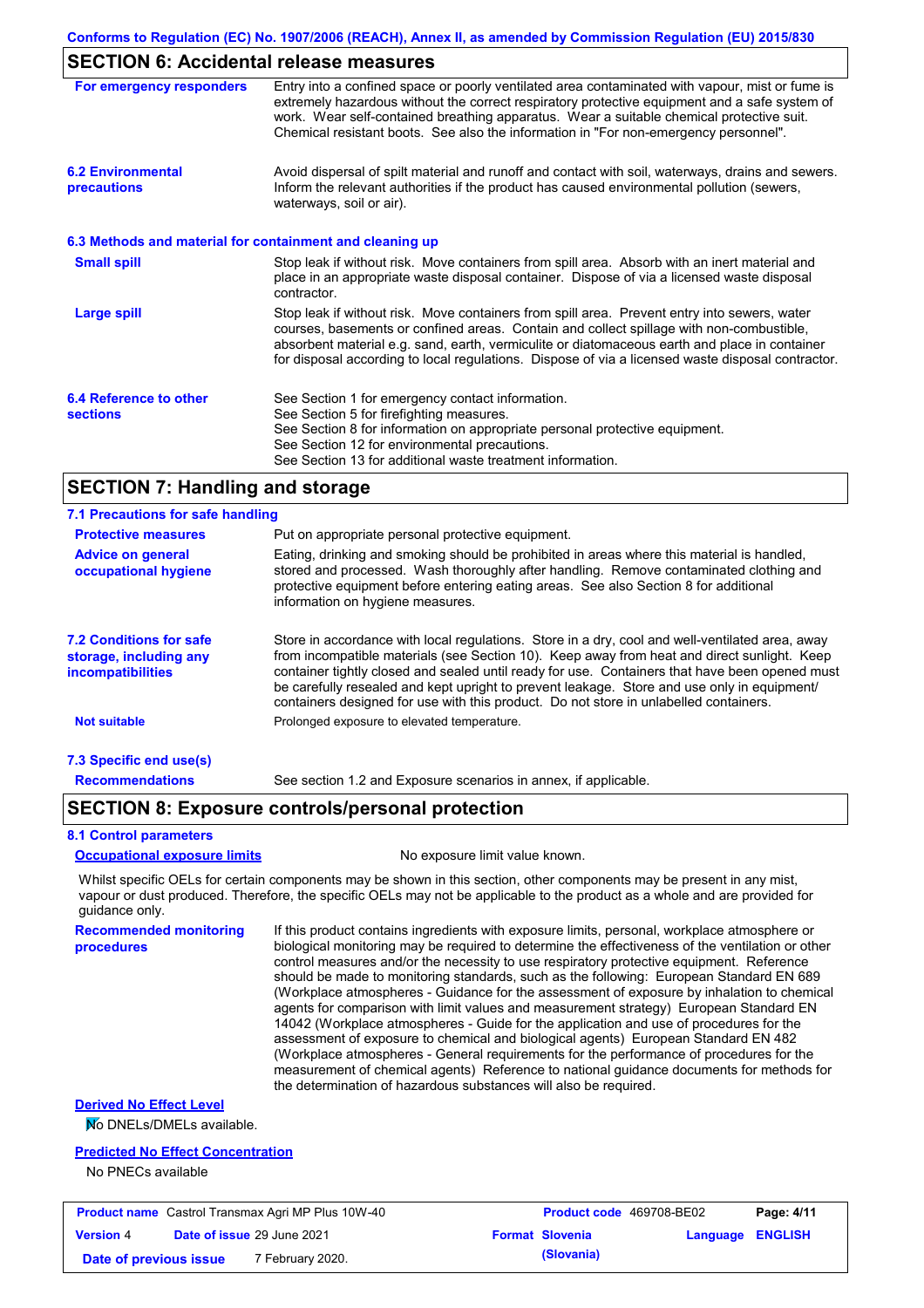# **SECTION 8: Exposure controls/personal protection**

**Version** 4

| <b>8.2 Exposure controls</b>                      |                                                                                                                        |                                                                                                                                                                                                                                                                                                                                                                                                                                                                                                                                                                                                                                                                                                                                                                                                                                                                               |            |
|---------------------------------------------------|------------------------------------------------------------------------------------------------------------------------|-------------------------------------------------------------------------------------------------------------------------------------------------------------------------------------------------------------------------------------------------------------------------------------------------------------------------------------------------------------------------------------------------------------------------------------------------------------------------------------------------------------------------------------------------------------------------------------------------------------------------------------------------------------------------------------------------------------------------------------------------------------------------------------------------------------------------------------------------------------------------------|------------|
| <b>Appropriate engineering</b><br><b>controls</b> | concentrations below their respective occupational exposure limits.<br>kept in good condition and properly maintained. | Provide exhaust ventilation or other engineering controls to keep the relevant airborne<br>All activities involving chemicals should be assessed for their risks to health, to ensure<br>exposures are adequately controlled. Personal protective equipment should only be considered<br>after other forms of control measures (e.g. engineering controls) have been suitably evaluated.<br>Personal protective equipment should conform to appropriate standards, be suitable for use, be<br>Your supplier of personal protective equipment should be consulted for advice on selection and<br>appropriate standards. For further information contact your national organisation for standards.<br>The final choice of protective equipment will depend upon a risk assessment. It is important to<br>ensure that all items of personal protective equipment are compatible. |            |
| <b>Individual protection measures</b>             |                                                                                                                        |                                                                                                                                                                                                                                                                                                                                                                                                                                                                                                                                                                                                                                                                                                                                                                                                                                                                               |            |
| <b>Hygiene measures</b>                           | stations and safety showers are close to the workstation location.                                                     | Wash hands, forearms and face thoroughly after handling chemical products, before eating,<br>smoking and using the lavatory and at the end of the working period. Ensure that eyewash                                                                                                                                                                                                                                                                                                                                                                                                                                                                                                                                                                                                                                                                                         |            |
| <b>Respiratory protection</b>                     | of the working conditions.                                                                                             | In case of insufficient ventilation, wear suitable respiratory equipment.<br>The correct choice of respiratory protection depends upon the chemicals being handled, the<br>conditions of work and use, and the condition of the respiratory equipment. Safety procedures<br>should be developed for each intended application. Respiratory protection equipment should<br>therefore be chosen in consultation with the supplier/manufacturer and with a full assessment                                                                                                                                                                                                                                                                                                                                                                                                       |            |
| <b>Eye/face protection</b>                        | Safety glasses with side shields.                                                                                      |                                                                                                                                                                                                                                                                                                                                                                                                                                                                                                                                                                                                                                                                                                                                                                                                                                                                               |            |
| <b>Skin protection</b>                            |                                                                                                                        |                                                                                                                                                                                                                                                                                                                                                                                                                                                                                                                                                                                                                                                                                                                                                                                                                                                                               |            |
| <b>Hand protection</b>                            | <b>General Information:</b>                                                                                            |                                                                                                                                                                                                                                                                                                                                                                                                                                                                                                                                                                                                                                                                                                                                                                                                                                                                               |            |
|                                                   |                                                                                                                        | Because specific work environments and material handling practices vary, safety procedures<br>should be developed for each intended application. The correct choice of protective gloves<br>depends upon the chemicals being handled, and the conditions of work and use. Most gloves<br>provide protection for only a limited time before they must be discarded and replaced (even the<br>best chemically resistant gloves will break down after repeated chemical exposures).                                                                                                                                                                                                                                                                                                                                                                                              |            |
|                                                   | a full assessment of the working conditions.                                                                           | Gloves should be chosen in consultation with the supplier / manufacturer and taking account of                                                                                                                                                                                                                                                                                                                                                                                                                                                                                                                                                                                                                                                                                                                                                                                |            |
|                                                   | Recommended: Nitrile gloves.<br><b>Breakthrough time:</b>                                                              |                                                                                                                                                                                                                                                                                                                                                                                                                                                                                                                                                                                                                                                                                                                                                                                                                                                                               |            |
|                                                   | Our recommendations on the selection of gloves are as follows:                                                         | Breakthrough time data are generated by glove manufacturers under laboratory test conditions<br>and represent how long a glove can be expected to provide effective permeation resistance. It<br>is important when following breakthrough time recommendations that actual workplace<br>conditions are taken into account. Always consult with your glove supplier for up-to-date<br>technical information on breakthrough times for the recommended glove type.                                                                                                                                                                                                                                                                                                                                                                                                              |            |
|                                                   | Continuous contact:                                                                                                    |                                                                                                                                                                                                                                                                                                                                                                                                                                                                                                                                                                                                                                                                                                                                                                                                                                                                               |            |
|                                                   | can be obtained.<br>replacement regimes are determined and adhered to.                                                 | Gloves with a minimum breakthrough time of 240 minutes, or >480 minutes if suitable gloves<br>If suitable gloves are not available to offer that level of protection, gloves with shorter<br>breakthrough times may be acceptable as long as appropriate glove maintenance and                                                                                                                                                                                                                                                                                                                                                                                                                                                                                                                                                                                                |            |
|                                                   | Short-term / splash protection:                                                                                        |                                                                                                                                                                                                                                                                                                                                                                                                                                                                                                                                                                                                                                                                                                                                                                                                                                                                               |            |
|                                                   | Recommended breakthrough times as above.<br>be determined and rigorously followed.                                     | It is recognised that for short-term, transient exposures, gloves with shorter breakthrough times<br>may commonly be used. Therefore, appropriate maintenance and replacement regimes must                                                                                                                                                                                                                                                                                                                                                                                                                                                                                                                                                                                                                                                                                    |            |
|                                                   | <b>Glove Thickness:</b>                                                                                                |                                                                                                                                                                                                                                                                                                                                                                                                                                                                                                                                                                                                                                                                                                                                                                                                                                                                               |            |
|                                                   |                                                                                                                        | For general applications, we recommend gloves with a thickness typically greater than 0.35 mm.                                                                                                                                                                                                                                                                                                                                                                                                                                                                                                                                                                                                                                                                                                                                                                                |            |
|                                                   |                                                                                                                        | It should be emphasised that glove thickness is not necessarily a good predictor of glove<br>resistance to a specific chemical, as the permeation efficiency of the glove will be dependent<br>on the exact composition of the glove material. Therefore, glove selection should also be based<br>on consideration of the task requirements and knowledge of breakthrough times.                                                                                                                                                                                                                                                                                                                                                                                                                                                                                              |            |
| Product name Castrol Transmax Agri MP Plus 10W-40 |                                                                                                                        | Product code 469708-BE02                                                                                                                                                                                                                                                                                                                                                                                                                                                                                                                                                                                                                                                                                                                                                                                                                                                      | Page: 5/11 |
|                                                   |                                                                                                                        |                                                                                                                                                                                                                                                                                                                                                                                                                                                                                                                                                                                                                                                                                                                                                                                                                                                                               |            |

**Date of issue** 29 June 2021 **Format Slovenia Language ENGLISH**

**Date of previous issue** 7 February 2020.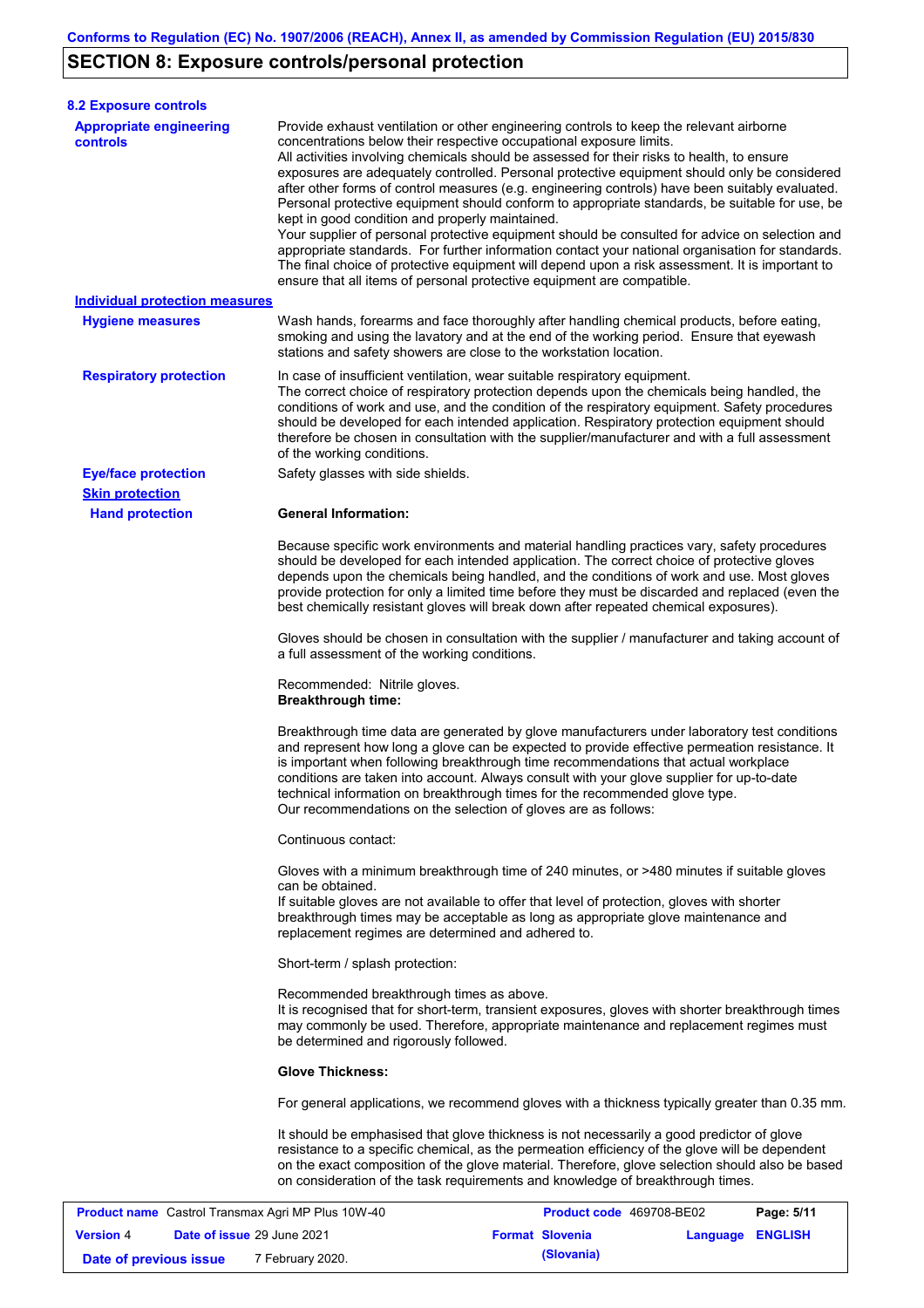# **SECTION 8: Exposure controls/personal protection**

|                                           | Glove thickness may also vary depending on the glove manufacturer, the glove type and the<br>glove model. Therefore, the manufacturers' technical data should always be taken into account<br>to ensure selection of the most appropriate glove for the task.                                                                                                                                                                                                                                                                                                                                                                                                                         |
|-------------------------------------------|---------------------------------------------------------------------------------------------------------------------------------------------------------------------------------------------------------------------------------------------------------------------------------------------------------------------------------------------------------------------------------------------------------------------------------------------------------------------------------------------------------------------------------------------------------------------------------------------------------------------------------------------------------------------------------------|
|                                           | Note: Depending on the activity being conducted, gloves of varying thickness may be required<br>for specific tasks. For example:                                                                                                                                                                                                                                                                                                                                                                                                                                                                                                                                                      |
|                                           | • Thinner gloves (down to 0.1 mm or less) may be required where a high degree of manual<br>dexterity is needed. However, these gloves are only likely to give short duration protection and<br>would normally be just for single use applications, then disposed of.                                                                                                                                                                                                                                                                                                                                                                                                                  |
|                                           | • Thicker gloves (up to 3 mm or more) may be required where there is a mechanical (as well<br>as a chemical) risk i.e. where there is abrasion or puncture potential.                                                                                                                                                                                                                                                                                                                                                                                                                                                                                                                 |
| <b>Skin and body</b>                      | Use of protective clothing is good industrial practice.<br>Personal protective equipment for the body should be selected based on the task being<br>performed and the risks involved and should be approved by a specialist before handling this<br>product.<br>Cotton or polyester/cotton overalls will only provide protection against light superficial<br>contamination that will not soak through to the skin. Overalls should be laundered on a regular<br>basis. When the risk of skin exposure is high (e.g. when cleaning up spillages or if there is a<br>risk of splashing) then chemical resistant aprons and/or impervious chemical suits and boots<br>will be required. |
| <b>Refer to standards:</b>                | Respiratory protection: EN 529<br>Gloves: EN 420, EN 374<br>Eye protection: EN 166<br>Filtering half-mask: EN 149<br>Filtering half-mask with valve: EN 405<br>Half-mask: EN 140 plus filter<br>Full-face mask: EN 136 plus filter<br>Particulate filters: EN 143<br>Gas/combined filters: EN 14387                                                                                                                                                                                                                                                                                                                                                                                   |
| <b>Environmental exposure</b><br>controls | Emissions from ventilation or work process equipment should be checked to ensure they<br>comply with the requirements of environmental protection legislation. In some cases, fume<br>scrubbers, filters or engineering modifications to the process equipment will be necessary to<br>reduce emissions to acceptable levels.                                                                                                                                                                                                                                                                                                                                                         |

# **SECTION 9: Physical and chemical properties**

### **9.1 Information on basic physical and chemical properties**

| <b>Appearance</b>                                        |                                                         |                          |          |                |
|----------------------------------------------------------|---------------------------------------------------------|--------------------------|----------|----------------|
| <b>Physical state</b>                                    | Liquid.                                                 |                          |          |                |
| <b>Colour</b>                                            | Amber. [Light]                                          |                          |          |                |
| <b>Odour</b>                                             | Not available.                                          |                          |          |                |
| <b>Odour threshold</b>                                   | Not available.                                          |                          |          |                |
| pH                                                       | Not applicable.                                         |                          |          |                |
| <b>Melting point/freezing point</b>                      | Not available.                                          |                          |          |                |
| Initial boiling point and boiling<br>range               | Not available.                                          |                          |          |                |
| <b>Pour point</b>                                        | -45 $^{\circ}$ C                                        |                          |          |                |
| <b>Flash point</b>                                       | Open cup: >200°C (>392°F) [Cleveland.]                  |                          |          |                |
| <b>Evaporation rate</b>                                  | Not available.                                          |                          |          |                |
| <b>Flammability (solid, gas)</b>                         | Not available.                                          |                          |          |                |
| <b>Upper/lower flammability or</b><br>explosive limits   | Not available.                                          |                          |          |                |
| <b>Vapour pressure</b>                                   | Not available.                                          |                          |          |                |
| <b>Vapour density</b>                                    | Not available.                                          |                          |          |                |
| <b>Relative density</b>                                  | Not available.                                          |                          |          |                |
| <b>Density</b>                                           | <1000 kg/m <sup>3</sup> (<1 g/cm <sup>3</sup> ) at 15°C |                          |          |                |
| <b>Solubility(ies)</b>                                   | insoluble in water.                                     |                          |          |                |
| <b>Partition coefficient: n-octanol/</b><br>water        | Not available.                                          |                          |          |                |
| <b>Auto-ignition temperature</b>                         | Not available.                                          |                          |          |                |
| <b>Decomposition temperature</b>                         | Not available.                                          |                          |          |                |
| <b>Product name</b> Castrol Transmax Agri MP Plus 10W-40 |                                                         | Product code 469708-BE02 |          | Page: 6/11     |
| <b>Version 4</b><br>Date of issue 29 June 2021           |                                                         | <b>Format Slovenia</b>   | Language | <b>ENGLISH</b> |
| Date of previous issue                                   | 7 February 2020.                                        | (Slovania)               |          |                |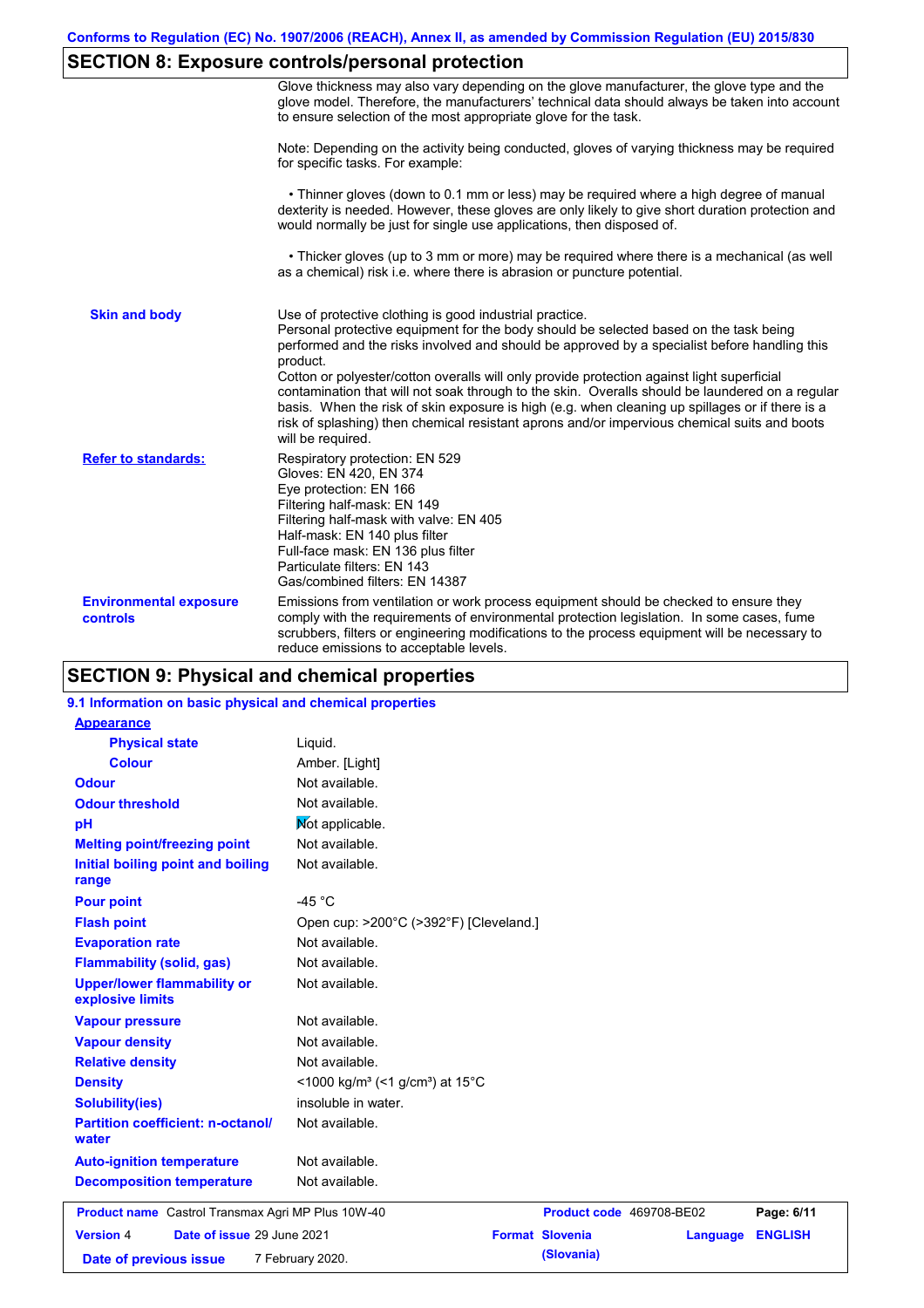# **SECTION 9: Physical and chemical properties**

| <b>Viscosity</b>            | Kinematic: 89 mm <sup>2</sup> /s (89 cSt) at $40^{\circ}$ C<br>Kinematic: 12.8 to 13.2 mm <sup>2</sup> /s (12.8 to 13.2 cSt) at 100°C |
|-----------------------------|---------------------------------------------------------------------------------------------------------------------------------------|
| <b>Explosive properties</b> | Not available.                                                                                                                        |
| <b>Oxidising properties</b> | Not available.                                                                                                                        |

### **9.2 Other information**

No additional information.

| <b>SECTION 10: Stability and reactivity</b>       |                                                                                                                                                                         |  |
|---------------------------------------------------|-------------------------------------------------------------------------------------------------------------------------------------------------------------------------|--|
| <b>10.1 Reactivity</b>                            | No specific test data available for this product. Refer to Conditions to avoid and Incompatible<br>materials for additional information.                                |  |
| <b>10.2 Chemical stability</b>                    | The product is stable.                                                                                                                                                  |  |
| <b>10.3 Possibility of</b><br>hazardous reactions | Under normal conditions of storage and use, hazardous reactions will not occur.<br>Under normal conditions of storage and use, hazardous polymerisation will not occur. |  |
| <b>10.4 Conditions to avoid</b>                   | Avoid all possible sources of ignition (spark or flame).                                                                                                                |  |
| 10.5 Incompatible materials                       | Reactive or incompatible with the following materials: oxidising materials.                                                                                             |  |
| <b>10.6 Hazardous</b><br>decomposition products   | Under normal conditions of storage and use, hazardous decomposition products should not be<br>produced.                                                                 |  |

# **SECTION 11: Toxicological information**

| 11.1 Information on toxicological effects          |                                                                                                                                                                                                                                                                                                                                                                                                          |
|----------------------------------------------------|----------------------------------------------------------------------------------------------------------------------------------------------------------------------------------------------------------------------------------------------------------------------------------------------------------------------------------------------------------------------------------------------------------|
| <b>Acute toxicity estimates</b>                    |                                                                                                                                                                                                                                                                                                                                                                                                          |
| Not available.                                     |                                                                                                                                                                                                                                                                                                                                                                                                          |
| <b>Information on likely</b><br>routes of exposure | Routes of entry anticipated: Dermal, Inhalation.                                                                                                                                                                                                                                                                                                                                                         |
| <b>Potential acute health effects</b>              |                                                                                                                                                                                                                                                                                                                                                                                                          |
| <b>Inhalation</b>                                  | Vapour inhalation under ambient conditions is not normally a problem due to low vapour<br>pressure.                                                                                                                                                                                                                                                                                                      |
| <b>Ingestion</b>                                   | No known significant effects or critical hazards.                                                                                                                                                                                                                                                                                                                                                        |
| <b>Skin contact</b>                                | Defatting to the skin. May cause skin dryness and irritation.                                                                                                                                                                                                                                                                                                                                            |
| <b>Eye contact</b>                                 | Not classified as an eye irritant. Based on data available for this or related materials.                                                                                                                                                                                                                                                                                                                |
|                                                    | Symptoms related to the physical, chemical and toxicological characteristics                                                                                                                                                                                                                                                                                                                             |
| <b>Inhalation</b>                                  | May be harmful by inhalation if exposure to vapour, mists or fumes resulting from thermal<br>decomposition products occurs.                                                                                                                                                                                                                                                                              |
| <b>Ingestion</b>                                   | No specific data.                                                                                                                                                                                                                                                                                                                                                                                        |
| <b>Skin contact</b>                                | Adverse symptoms may include the following:<br>irritation<br>dryness<br>cracking                                                                                                                                                                                                                                                                                                                         |
| <b>Eye contact</b>                                 | No specific data.                                                                                                                                                                                                                                                                                                                                                                                        |
|                                                    | Delayed and immediate effects as well as chronic effects from short and long-term exposure                                                                                                                                                                                                                                                                                                               |
| <b>Inhalation</b>                                  | Overexposure to the inhalation of airborne droplets or aerosols may cause irritation of the<br>respiratory tract.                                                                                                                                                                                                                                                                                        |
| <b>Ingestion</b>                                   | Ingestion of large quantities may cause nausea and diarrhoea.                                                                                                                                                                                                                                                                                                                                            |
| <b>Skin contact</b>                                | Prolonged or repeated contact can defat the skin and lead to irritation and/or dermatitis.                                                                                                                                                                                                                                                                                                               |
| <b>Eye contact</b>                                 | Potential risk of transient stinging or redness if accidental eye contact occurs.                                                                                                                                                                                                                                                                                                                        |
| <b>Potential chronic health effects</b>            |                                                                                                                                                                                                                                                                                                                                                                                                          |
| <b>General</b>                                     | USED ENGINE OILS<br>Combustion products resulting from the operation of internal combustion engines contaminate<br>engine oils during use. Used engine oil may contain hazardous components which have the<br>potential to cause skin cancer. Frequent or prolonged contact with all types and makes of used<br>engine oil must therefore be avoided and a high standard of personal hygiene maintained. |
| <b>Carcinogenicity</b>                             | No known significant effects or critical hazards.                                                                                                                                                                                                                                                                                                                                                        |
| <b>Mutagenicity</b>                                | No known significant effects or critical hazards.                                                                                                                                                                                                                                                                                                                                                        |
| Product name Castrol Transmax Agri MP Plus 10W-40  | Product code 469708-BE02<br>Page: 7/11                                                                                                                                                                                                                                                                                                                                                                   |
| <b>Version 4</b><br>Date of issue 29 June 2021     | <b>Format Slovenia</b><br>Language ENGLISH                                                                                                                                                                                                                                                                                                                                                               |
| Date of previous issue                             | (Slovania)<br>7 February 2020.                                                                                                                                                                                                                                                                                                                                                                           |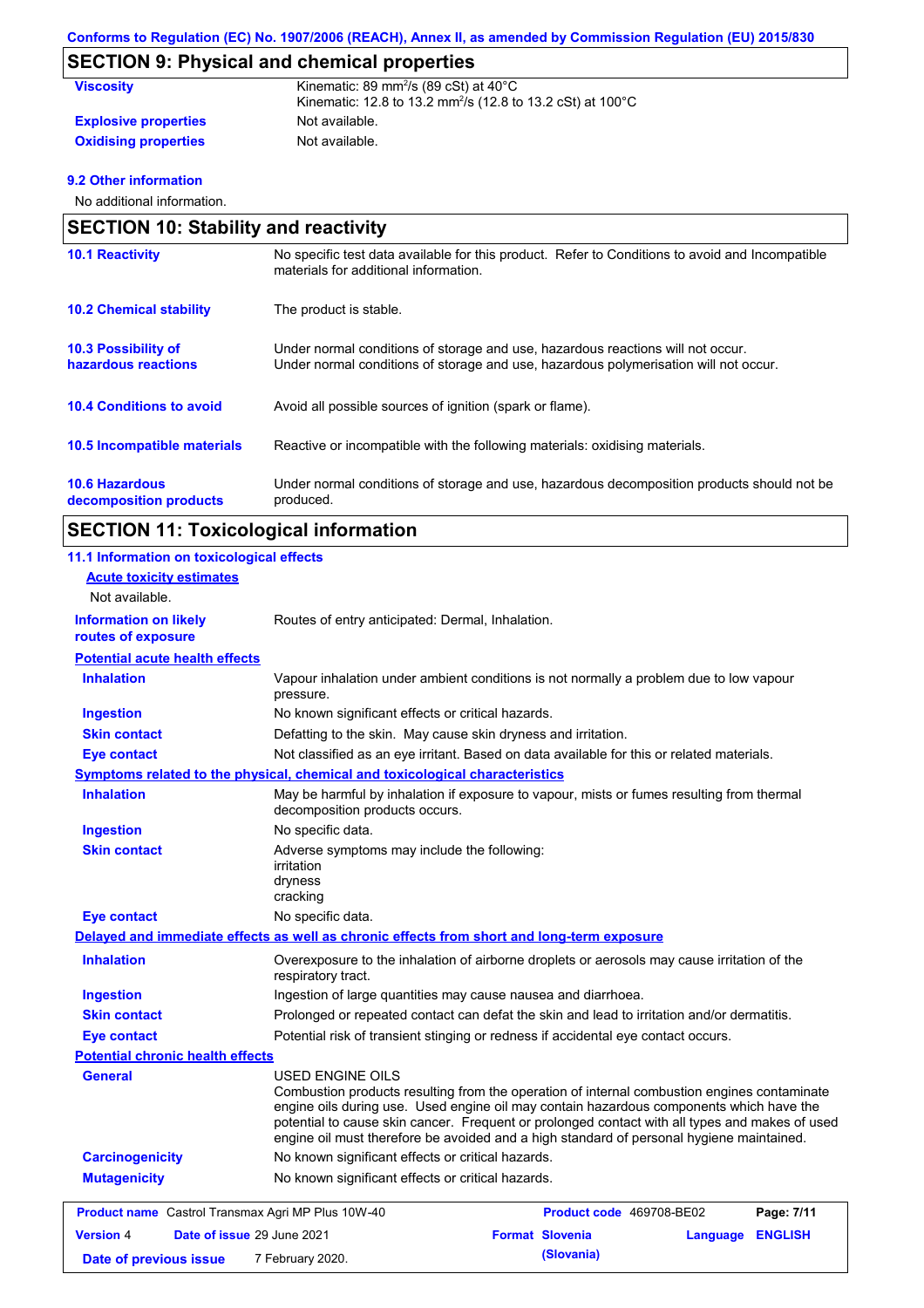## **SECTION 11: Toxicological information**

**Developmental effects** No known significant effects or critical hazards.

**Fertility effects** No known significant effects or critical hazards.

## **SECTION 12: Ecological information**

### **12.1 Toxicity**

**Environmental hazards** Not classified as dangerous

#### **12.2 Persistence and degradability**

Not expected to be rapidly degradable.

### **12.3 Bioaccumulative potential**

This product is not expected to bioaccumulate through food chains in the environment.

| <b>12.4 Mobility in soil</b>                                  |                                                                      |
|---------------------------------------------------------------|----------------------------------------------------------------------|
| <b>Soil/water partition</b><br>coefficient (K <sub>oc</sub> ) | Not available.                                                       |
| <b>Mobility</b>                                               | Spillages may penetrate the soil causing ground water contamination. |

### **12.5 Results of PBT and vPvB assessment**

Product does not meet the criteria for PBT or vPvB according to Regulation (EC) No. 1907/2006, Annex XIII.

| <b>SECTION 13: Disposal considerations</b> |                                                                                                                           |
|--------------------------------------------|---------------------------------------------------------------------------------------------------------------------------|
| <b>Other ecological information</b>        | Spills may form a film on water surfaces causing physical damage to organisms. Oxygen<br>transfer could also be impaired. |
| 12.6 Other adverse effects                 |                                                                                                                           |

#### **13.1 Waste treatment methods**

#### **Product**

**Methods of disposal**

Where possible, arrange for product to be recycled. Dispose of via an authorised person/ licensed waste disposal contractor in accordance with local regulations.

### **European waste catalogue (EWC) Hazardous waste** Yes.

| Waste code           | <b>Waste designation</b>                                        |
|----------------------|-----------------------------------------------------------------|
| $\frac{1}{3}$ 02 05* | mineral-based non-chlorinated engine, gear and lubricating oils |
| 13 01 10*            | mineral based non-chlorinated hydraulic oils                    |

However, deviation from the intended use and/or the presence of any potential contaminants may require an alternative waste disposal code to be assigned by the end user.

| <b>Packaging</b>           |                                                                                                                                                                                                                                                                                                                                                                                                                                                                                                 |
|----------------------------|-------------------------------------------------------------------------------------------------------------------------------------------------------------------------------------------------------------------------------------------------------------------------------------------------------------------------------------------------------------------------------------------------------------------------------------------------------------------------------------------------|
| <b>Methods of disposal</b> | Where possible, arrange for product to be recycled. Dispose of via an authorised person/<br>licensed waste disposal contractor in accordance with local regulations.                                                                                                                                                                                                                                                                                                                            |
| <b>Special precautions</b> | This material and its container must be disposed of in a safe way. Care should be taken when<br>handling emptied containers that have not been cleaned or rinsed out. Empty containers or<br>liners may retain some product residues. Empty containers represent a fire hazard as they may<br>contain flammable product residues and vapour. Never weld, solder or braze empty containers.<br>Avoid dispersal of spilt material and runoff and contact with soil, waterways, drains and sewers. |
| Slovenia - Hazardous waste | This product is classified as dangerous according to Slovenian waste treatment rules [Ur.l. RS.<br>No. 45/2000 as amended and adapted].                                                                                                                                                                                                                                                                                                                                                         |
| <b>References</b>          | Commission 2014/955/EU<br>Directive 2008/98/EC                                                                                                                                                                                                                                                                                                                                                                                                                                                  |

# **SECTION 14: Transport information**

|                                                | <b>ADR/RID</b>                                           | <b>ADN</b>     | <b>IMDG</b>              | <b>IATA</b>                |
|------------------------------------------------|----------------------------------------------------------|----------------|--------------------------|----------------------------|
| 14.1 UN number                                 | Not regulated.                                           | Not regulated. | Not regulated.           | Not regulated.             |
| 14.2 UN proper<br>shipping name                |                                                          |                |                          |                            |
|                                                |                                                          |                |                          |                            |
|                                                |                                                          |                |                          |                            |
|                                                | <b>Product name</b> Castrol Transmax Agri MP Plus 10W-40 |                | Product code 469708-BE02 | Page: 8/11                 |
| Date of issue 29 June 2021<br><b>Version 4</b> |                                                          |                | <b>Format Slovenia</b>   | <b>ENGLISH</b><br>Language |
| Date of previous issue<br>7 February 2020.     |                                                          |                | (Slovania)               |                            |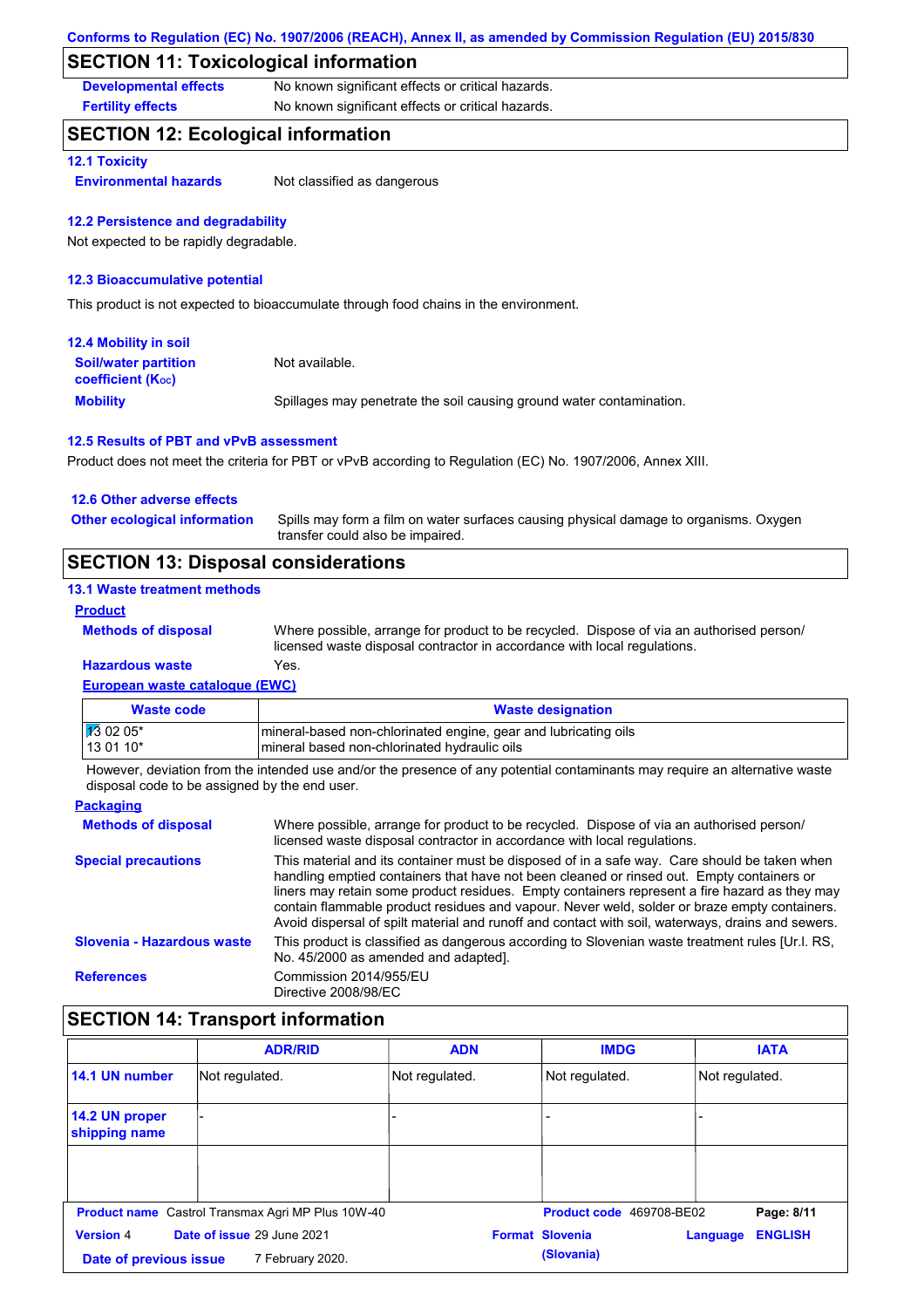| <b>SECTION 14: Transport information</b> |  |
|------------------------------------------|--|
|------------------------------------------|--|

| <u>ULUITUITI TILIIUPUILIIIUIIIIKIUI</u> |     |     |     |     |
|-----------------------------------------|-----|-----|-----|-----|
| 14.3 Transport<br>hazard class(es)      |     |     |     |     |
| 14.4 Packing<br>group                   |     |     |     |     |
| 14.5<br>Environmental<br>hazards        | No. | No. | No. | No. |
| <b>Additional</b><br>information        |     |     |     |     |

**14.6 Special precautions for user** Not available.

**14.7 Transport in bulk according to IMO instruments** Not available.

### **SECTION 15: Regulatory information**

**Other regulations REACH Status** The company, as identified in Section 1, sells this product in the EU in compliance with the current requirements of REACH. **15.1 Safety, health and environmental regulations/legislation specific for the substance or mixture EU Regulation (EC) No. 1907/2006 (REACH) Annex XIV - List of substances subject to authorisation Substances of very high concern** None of the components are listed. All components are listed or exempted. All components are listed or exempted. All components are listed or exempted. All components are listed or exempted. All components are active or exempted. All components are listed or exempted. All components are listed or exempted. **United States inventory (TSCA 8b) Australia inventory (AICS) Canada inventory China inventory (IECSC) Japan inventory (ENCS) Korea inventory (KECI) Philippines inventory (PICCS) Taiwan Chemical Substances Inventory (TCSI)** All components are listed or exempted. **Ozone depleting substances (1005/2009/EU)** Not listed. **Prior Informed Consent (PIC) (649/2012/EU)** Not listed. **Seveso Directive** This product is not controlled under the Seveso Directive. None of the components are listed. **Annex XIV EU - Water framework directive - Priority substances** None of the components are listed. **EU Regulation (EC) No. 1907/2006 (REACH) Annex XVII - Restrictions on the manufacture, placing on the market and use of certain dangerous substances, mixtures and articles** Not applicable.

| <b>Product name</b> Castrol Transmax Agri MP Plus 10W-40 |  |                            | Product code 469708-BE02 |                        | Page: 9/11              |  |
|----------------------------------------------------------|--|----------------------------|--------------------------|------------------------|-------------------------|--|
| <b>Version 4</b>                                         |  | Date of issue 29 June 2021 |                          | <b>Format Slovenia</b> | <b>Language ENGLISH</b> |  |
| Date of previous issue                                   |  | 7 February 2020.           |                          | (Slovania)             |                         |  |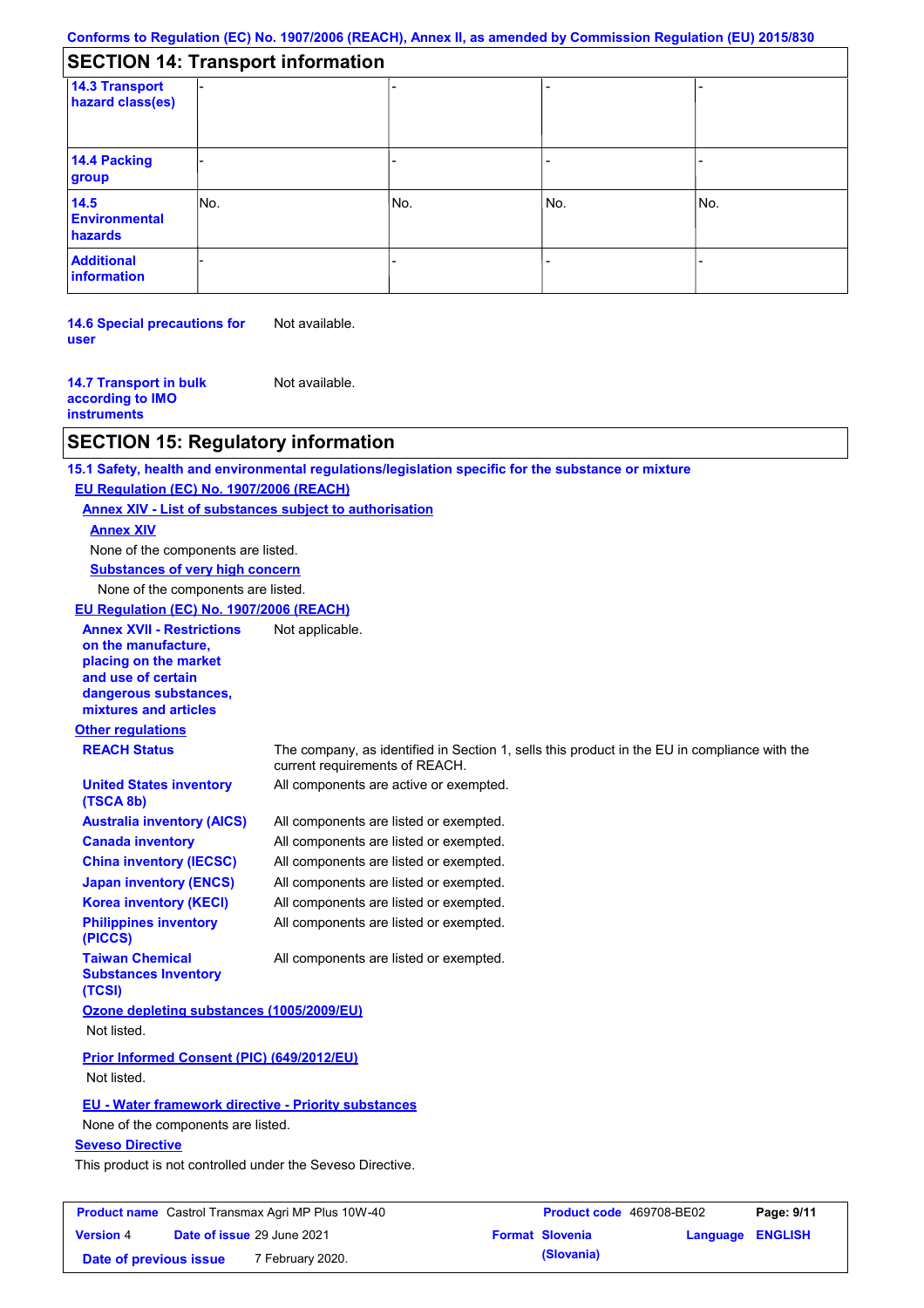# **SECTION 15: Regulatory information**

| <b>15.2 Chemical safety</b> | A Chemical Safety Assessment has been carried out for one or more of the substances within  |
|-----------------------------|---------------------------------------------------------------------------------------------|
| assessment                  | this mixture. A Chemical Safety Assessment has not been carried out for the mixture itself. |

# **SECTION 16: Other information**

| <b>Abbreviations and acronyms</b> | ADN = European Provisions concerning the International Carriage of Dangerous Goods by            |
|-----------------------------------|--------------------------------------------------------------------------------------------------|
|                                   | Inland Waterway                                                                                  |
|                                   | ADR = The European Agreement concerning the International Carriage of Dangerous Goods by         |
|                                   | Road                                                                                             |
|                                   | ATE = Acute Toxicity Estimate                                                                    |
|                                   | <b>BCF</b> = Bioconcentration Factor                                                             |
|                                   | CAS = Chemical Abstracts Service                                                                 |
|                                   | CLP = Classification, Labelling and Packaging Regulation [Regulation (EC) No. 1272/2008]         |
|                                   | CSA = Chemical Safety Assessment                                                                 |
|                                   | CSR = Chemical Safety Report                                                                     |
|                                   | DMEL = Derived Minimal Effect Level                                                              |
|                                   | DNEL = Derived No Effect Level                                                                   |
|                                   | EINECS = European Inventory of Existing Commercial chemical Substances                           |
|                                   | ES = Exposure Scenario                                                                           |
|                                   | EUH statement = CLP-specific Hazard statement                                                    |
|                                   | EWC = European Waste Catalogue                                                                   |
|                                   | GHS = Globally Harmonized System of Classification and Labelling of Chemicals                    |
|                                   | IATA = International Air Transport Association                                                   |
|                                   | IBC = Intermediate Bulk Container                                                                |
|                                   | IMDG = International Maritime Dangerous Goods                                                    |
|                                   | LogPow = logarithm of the octanol/water partition coefficient                                    |
|                                   | MARPOL = International Convention for the Prevention of Pollution From Ships, 1973 as            |
|                                   | modified by the Protocol of 1978. ("Marpol" = marine pollution)                                  |
|                                   | OECD = Organisation for Economic Co-operation and Development                                    |
|                                   | PBT = Persistent, Bioaccumulative and Toxic                                                      |
|                                   | <b>PNEC = Predicted No Effect Concentration</b>                                                  |
|                                   | REACH = Registration, Evaluation, Authorisation and Restriction of Chemicals Regulation          |
|                                   | [Regulation (EC) No. 1907/2006]                                                                  |
|                                   | RID = The Regulations concerning the International Carriage of Dangerous Goods by Rail           |
|                                   | <b>RRN = REACH Registration Number</b>                                                           |
|                                   | SADT = Self-Accelerating Decomposition Temperature                                               |
|                                   | SVHC = Substances of Very High Concern                                                           |
|                                   | STOT-RE = Specific Target Organ Toxicity - Repeated Exposure                                     |
|                                   | STOT-SE = Specific Target Organ Toxicity - Single Exposure                                       |
|                                   | TWA = Time weighted average                                                                      |
|                                   | $UN = United Nations$                                                                            |
|                                   | $UVCB = Complex\;hydrocarbon\; substance$                                                        |
|                                   | VOC = Volatile Organic Compound                                                                  |
|                                   | vPvB = Very Persistent and Very Bioaccumulative                                                  |
|                                   | Varies = may contain one or more of the following $64741-88-4$ / RRN 01-2119488706-23,           |
|                                   | 64741-89-5 / RRN 01-2119487067-30, 64741-95-3 / RRN 01-2119487081-40, 64741-96-4/ RRN            |
|                                   | 01-2119483621-38, 64742-01-4 / RRN 01-2119488707-21, 64742-44-5 / RRN                            |
|                                   | 01-2119985177-24, 64742-45-6, 64742-52-5 / RRN 01-2119467170-45, 64742-53-6 / RRN                |
|                                   | 01-2119480375-34, 64742-54-7 / RRN 01-2119484627-25, 64742-55-8 / RRN                            |
|                                   | 01-2119487077-29, 64742-56-9 / RRN 01-2119480132-48, 64742-57-0 / RRN                            |
|                                   | 01-2119489287-22, 64742-58-1, 64742-62-7 / RRN 01-2119480472-38, 64742-63-8,                     |
|                                   | 64742-65-0 / RRN 01-2119471299-27, 64742-70-7 / RRN 01-2119487080-42, 72623-85-9 /               |
|                                   | RRN 01-2119555262-43, 72623-86-0 / RRN 01-2119474878-16, 72623-87-1 / RRN                        |
|                                   | 01-2119474889-13                                                                                 |
|                                   | Procedure used to derive the classification according to Regulation (EC) No. 1272/2008 [CLP/GHS] |

| <b>Classification</b>                                                                                     |                                                                        | <b>Justification</b>                                                                                                                                                                 |
|-----------------------------------------------------------------------------------------------------------|------------------------------------------------------------------------|--------------------------------------------------------------------------------------------------------------------------------------------------------------------------------------|
| Not classified.<br><b>Full text of abbreviated H</b><br>H304<br>H315<br><b>statements</b><br>H318<br>H411 |                                                                        |                                                                                                                                                                                      |
|                                                                                                           |                                                                        | May be fatal if swallowed and enters airways.<br>Causes skin irritation.<br>Causes serious eye damage.<br>Toxic to aguatic life with long lasting effects.                           |
| <b>Full text of classifications</b><br><b>[CLP/GHS]</b>                                                   | <b>Aguatic Chronic 2</b><br>Asp. Tox. 1<br>Eye Dam. 1<br>Skin Irrit. 2 | LONG-TERM (CHRONIC) AQUATIC HAZARD - Category 2<br><b>ASPIRATION HAZARD - Category 1</b><br>SERIOUS EYE DAMAGE/EYE IRRITATION - Category 1<br>SKIN CORROSION/IRRITATION - Category 2 |

### **History**

| <b>Product name</b> Castrol Transmax Agri MP Plus 10W-40 |                                   |                  | <b>Product code</b> 469708-BE02 | Page: 10/11            |                         |  |
|----------------------------------------------------------|-----------------------------------|------------------|---------------------------------|------------------------|-------------------------|--|
| <b>Version 4</b>                                         | <b>Date of issue 29 June 2021</b> |                  |                                 | <b>Format Slovenia</b> | <b>Language ENGLISH</b> |  |
| Date of previous issue                                   |                                   | 7 February 2020. |                                 | (Slovania)             |                         |  |